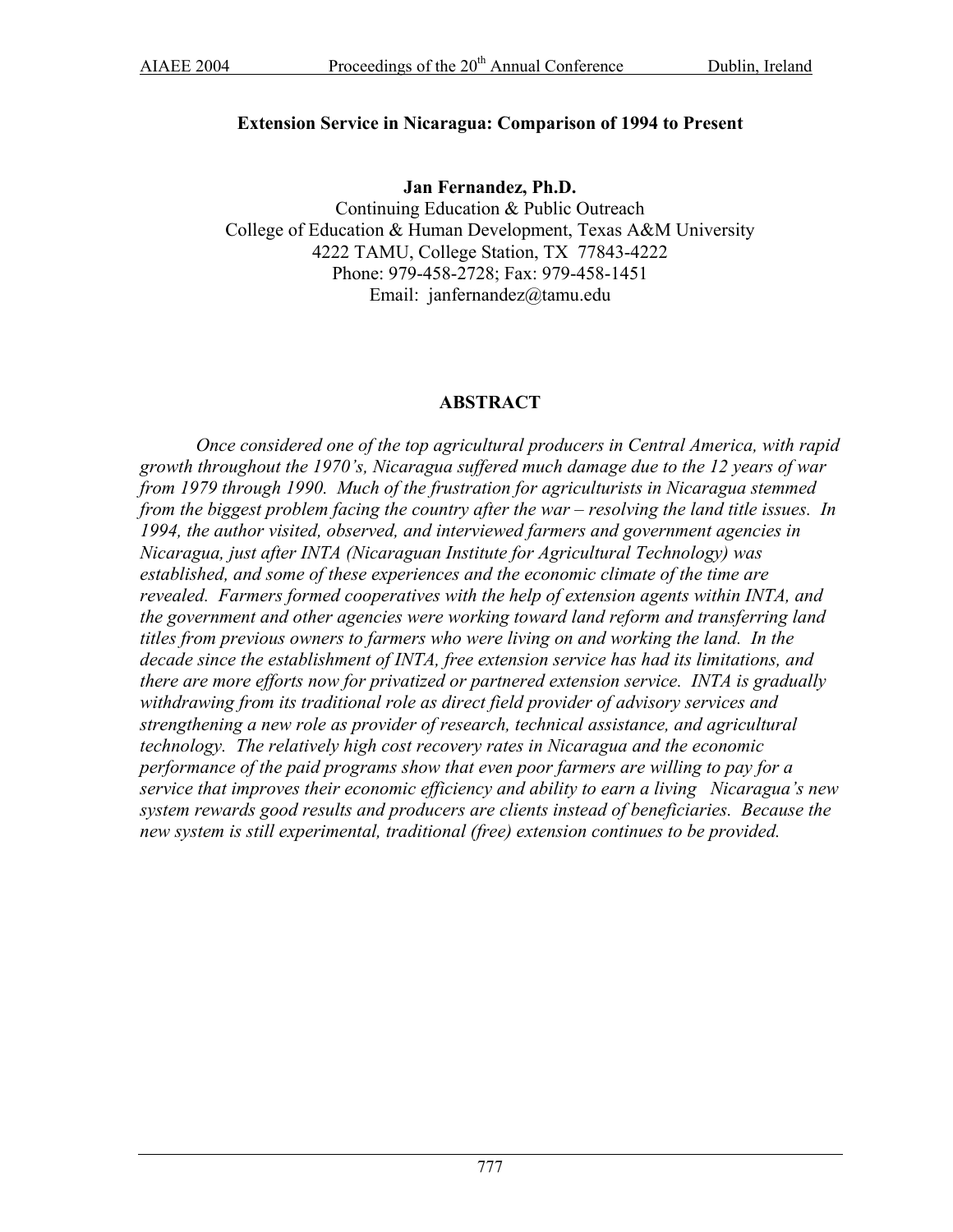# **INTRODUCTION**

Nicaragua began free market reforms in 1991 after 12 years of economic drops under the Sandinista regime. It has made dramatic progress, i.e., privatizing many state agencies, reducing inflation from 13,500% to 8%, and cutting the foreign debt in half. Even though Nicaragua has been labeled the second-poorest nation in the hemisphere with a per capita GDP of less than \$500--below the standing before the Sandinista takeover in 1979, unemployment is around 11%, and another 36% are underemployed. Nicaragua is primarily an agricultural country. One of the key bases of economic growth has been production for export (\$640 million in 2001). (U.S. Department of State, 2003)

The extension service in Nicaragua has been undergoing changes since the 1990's. A national agricultural technology institute (INTA) was created in 1993 to manage agricultural and livestock research and extension. (ISNAR, 2003) In 1995, Nicaragua initiated a process to develop a client-driven extension system. (ISNAR, 2003)

The Nicaraguan agricultural and livestock sector has experienced wide policy shifts over the last two decades. The turnaround of the state involvement in the agricultural sector characterizing the Sandinista period (1979-1990) was a key principle of later governments. (Piccioni & Santucci, 2002)

### **PURPOSE**

The purpose of this paper is to descriptively compare first-hand observations made and interviews that occurred in 1994 in Nicaragua of the then newly-formed national extension service -- Nicaraguan Institute for Agricultural Technology (INTA) -- to the cofinanced and privatized extension service in Nicaragua of today.

## **ISSUES – 1994 compared to Present**

Many farmers in developing countries have low levels of technical knowledge about farming practices. They suffer from poor yields, after-harvest losses, and low-quality produce. Advice on sound farm practices would help farmers to make improvements in yields, quality, and income. (Keynan & Olin, 1996)

Once considered one of the top agricultural producers in Central America, with rapid growth throughout the 1970's, Nicaragua suffered much damage due to the 12 years of war from 1979 to 1990. Due to violence and lack of credit worthiness, rebuilding the economy was difficult. (U.S. Department of State, 1993) The country lost contact with the world during the war. Even with the efforts set forth with the establishment by the government of the economic stabilization program in 1991 with the International Monetary Fund, the World Bank, Inter-American Development Bank, and bilateral donors, Nicaragua's foreign debt in 1993 was seven times its GDP and about 40 times its exports. (U.S. Department of State, 2003)

Much of the frustration for agriculturists in Nicaragua stemmed from the biggest problem facing the country after the war – resolving land title issues. Land had been seized during the Sandinista period, property had been transferred, and there were efforts after the war to compensate land owners (former and current). (U.S. Department of State, 2003) The agricultural, including livestock and fisheries, sector was restructured in 1991. Properties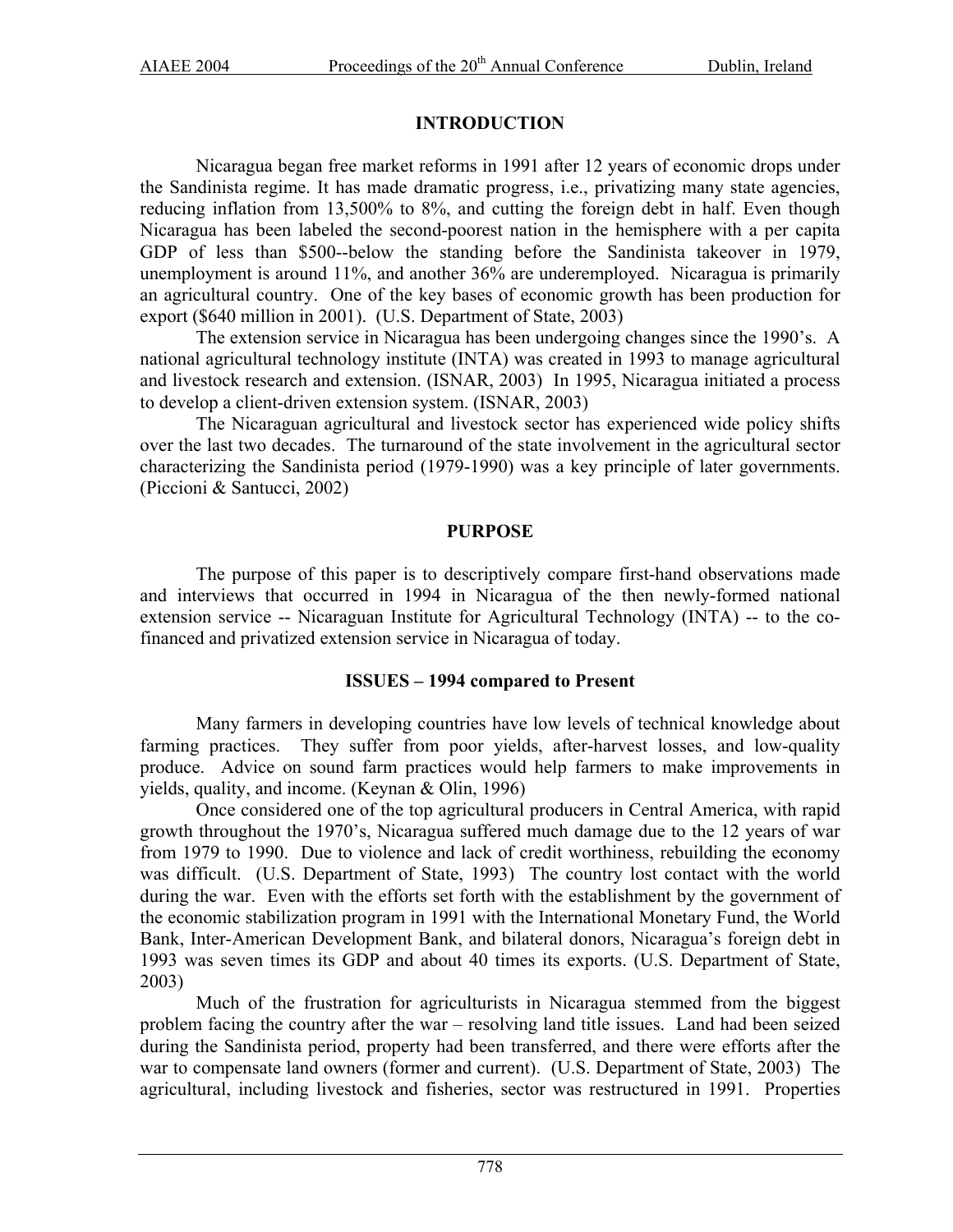(some previously owned by U.S. citizens during the Sandinista period) were divided and distributed among property claimants. (U.S. Department of State, 2003) With agriculture as the most important economic segment, efforts were made to establish government assistance to farmers, and in 1993, INTA was formed.

### **Visits and Observations from 1994**

In 1994, the author traveled to Nicaragua with a group to study the agricultural development efforts in Nicaragua. Although there was a great deal of damage to the country and its people, there were efforts being made to boost agricultural production. The group visited numerous government offices as well as farms and cooperatives.

### *INTA (Nicaraguan Institute for Agricultural Technology) – Arkangel Abaunza May 16, 1994*

We met with Arkangel Abaunza, an extension agent with INTA, and together we visited a cooperative and several small farms. Abaunza had been working with farmers for five years at the time of our visit. The cooperative system for communicating with farmers included a citizen/farmer elected to work with one extension agent. Each of elected citizens, in turn, worked with 10 farmers who in turn worked with 10 farmers each. There were about 400 elected citizens and about 250,000 small to medium-sized farms. Of earned income, about 75% was invested back into the farm while 25% was invested back into the coop. At the time of our visit, INTA was working toward setting up women extension agents since they had discovered that women accomplish about half of the agricultural work. A problem for the extension agent-approach was that extension agents only lasted two to three years due to low salaries and lack of government support. But, all acknowledged agreement that they must do a good job in order to save Nicaragua. There were seven priority agricultural programs that included the following: livestock, basic grains (corn, beans, rice, sorghum), nontraditional crops, horticulture, pasture, IPM, soil and water.

### *USAID (U.S. Agency for International Development May 16, 1994*

We met with Brian Rudert of USAID in Nicaragua. USAID returned to Nicaragua in 1990 after being out of the country for eight years, and brought a large program worth \$800 million for Nicaraguan aid. In September 1990, the rate of monetary exchange was C800,000 to \$1 and by March 1991, it had increased to C25,000,000 to \$1. Nicaragua started over with a new Cordoba of 5 to1, and in 1994, the rate was about C6 to \$1. It was emphasized that the first thing to do in development is to stabilize the currency. Rudert noted that Nicaragua used to be the biggest producer in Central America but was now (1994) at the bottom, and that the primary goal was to reach the U.S. markets. In 1994, credit was very tight, and the country's production was still in the austerity phase of transition. A challenge for creditors was that farmers did not understand how loans worked and how to repay. Since beans were a popular crop, they were promoting it and not charging export taxes. Coffee production was also promoted, since it is such excellent coffee, but coffee beans are grown in the mountains where there was still armed conflict. The primary emphasis USAID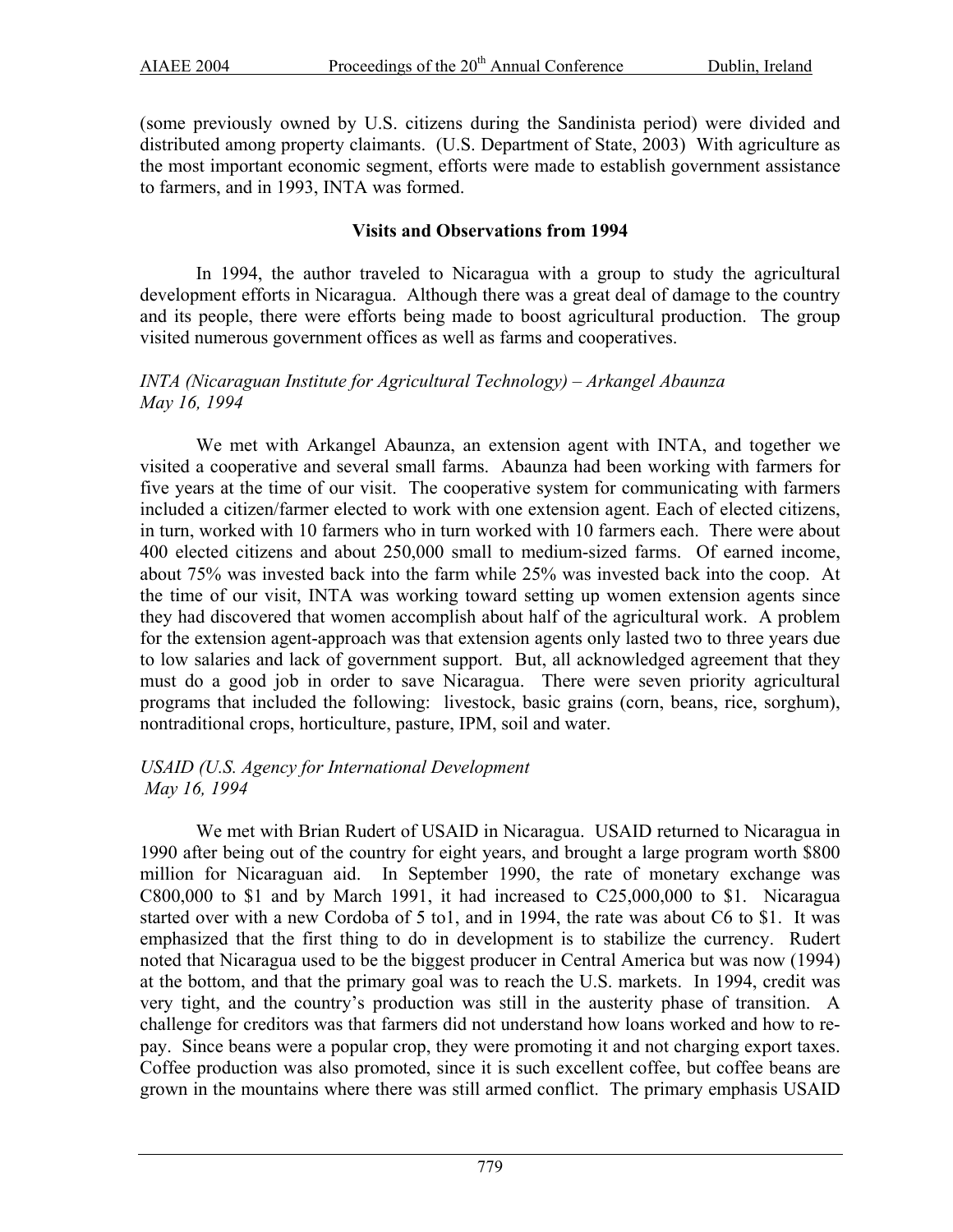had for farmers was to promote broad-based sustainable economic growth in order to accomplish two goals for agriculture (1) increased economic opportunity and access, and (2) improved markets. USAID proposed that in order to accomplish this they would have to (1) improve private sector technology (help to complement, not compete) which will create efficient equitable economic system for agriculture sector and increased opportunity for employment, and (2) increase the role of private sector involvement in the market so as to improve the function of markets, stabilize pricing. At the time of our visit in 1994, after USAID had been back in Nicaragua for four years, things were improving. The overvalued exchange rate was the biggest problem and could not be devalued since salaries would have to go up. The Sandinistas had reformed 36% of the arable land in the 1980's. Since squatters were farming land that was still under the original owner's name, they could not get loans; consequently, this created a huge problem resulting in many efforts to transfer titles.

#### *Farmers' Cooperative - UNAG (Unión Nacional de Agricultores y Ganaderos, National Union of Farmers and Ranchers) May 17, 1994*

The president of the coop met with us and told us how they had started the coop. They had officers, 38 families, and had contracted with the Sandinista government to build houses. Coop was viewed as an enterprise. Coop included administration, production, processing (or not), and market to internal market. They had monthly meetings to discuss production. The main problem was that they don't have credit for loans for development. They used 30% of the crop for applying for technological assistance. The small percentage remaining was used for infrastructure and long-term investment for future. Soil tests revealed that the best crop for the soil and climate was rice. They did not rotate the crops; instead, they allowed the market to decide what to grow except what *will* grow. They used chemical pesticides that cost 4500C/mz but the banks only loaned 3500C/mz. The coop subsidized each farmer 1000C. Rice was cultivated twice per year. The plant every month so crops overlap. Producers have 700C left after pay back bank and venders. But bank only finances short-term so they set aside 400,000C each month for own long-term financing. There are two kinds of capital: investment in the cooperative and then individuals. Coop pays for the school at the coop, insurance, and medical services. New memberships are given to extended family members. They do not accept any other new members since the number of acres is low -- 12 mz/family. Other areas of Nicaragua have 50 families. There is more of a political struggle than a legal one. In the last three years, they have been dealing with sensitive problems of farmers -- no title of land. But they are a powerful coop so will try to twist arms politically. The bank gives 70% of production for rice but only 50% for basic grains like corn or beans and have been giving 80% for export crops. So producers cannot improve quality of basic grains since they cannot get financing. They want to always be negotiating with the bank. The bank presumes a producer will have 50% profit, but they rarely have profit. Chemicals are expensive in Nicaragua (\$12 while \$7 in rest of Central America for urea). They are working on maybe the coop having their own chemicals or import chemicals and not buy them commercially.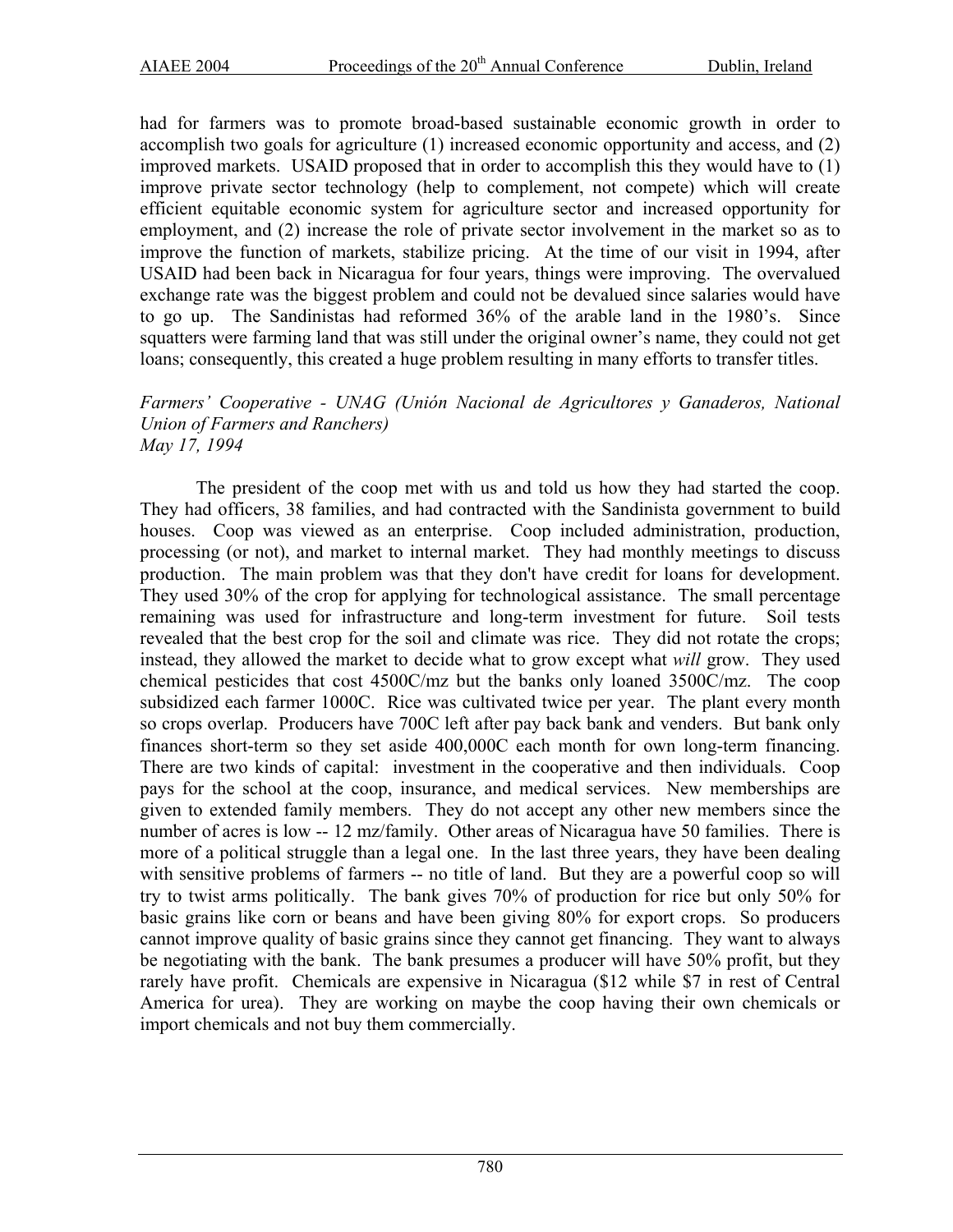*Concafe - Dr. Frank Bendana May 18, 1994* 

Dr. Bendana has his Ph.D. in plant pathology and biochemistry, has worked in coffee since 1959, and went into great detail to explain how coffee is grown and processed.

Growing season here is late September (low) to late March (high), quality is proportionate to the elevation grown, and price is proportionate to quality. Coffee a high xchange commodity -- second only to petroleum. It is packaged in natural bags and on liners, not cargo ships, and hand stevedored, so the labor is high. In Nicaragua, 70-75% of net hard currency returned (3:1, 5:1). For agricultural development, social and political stability are more important than economy which is very important. Nicaragua needs to keep labor and sustain society and resources, unlike other countries.

### *Concafe of National Coffee Commission - David Robleto, Executive, Board of Directors May 18, 1994*

The commission was founded in 1988 with a total of four commissions started then (most important producers of Nicaragua). Production in Nicaragua from 1979 to 1989 was \$350 million. The commission works as an advisor to the government and to get producers together for consolidation. Producers didn't want to because of political problems and confiscation. In 1990, with the new Chamorro government, the government talked with private owners to decide what to do with commissions. Producers have to give \$.25 for every 100 lb. Robleto became president of Concafe and talked to producers and planned for a year -- budget, projects for credits, extension, service. They wanted to help medium, small, and large producers. There are about 35,000 producers in Nicaragua and 55-60% are small producers, most not of coffee. The commission used USAID for analysis of coffee production. With the Revolution, Nicaragua lost contact with world. From 1981 to 1987, there many problems -- no money, lot of inflation, loss of statistics. Last statistic recorded was in 1979, and Nicaragua had 145,000 mzs then; now there are 78,000. Before 1989, there were two areas: agriculture and planning. There were problems that arose after the war: no land titles, no credit, violence in the fields, no coffee institution. So all producers had these in common, and 85% of their time was spent on agriculture while 15% of time on political issues. So the commission was transformed into a private institution, Concafe. The board decides the budget and money to be paid from producers. The commission is comprised of a board of directors, a president, a general manager, a legal advisor, a communication director, an administrator, three vice presidents for planning, extension and service, promotion for export, two experimental stations in extension (one on the Pacific and one in the north). Now there are 22 private centers that produce coffee to export. The other three commissions didn't make due to too many political problems and not being able to work together. Nicaragua is different from El Salvador because El Salvador had financial support for land and crops; Nicaragua did not (during the war). Nicaragua is open and welcomes everyone, not like Costa Rica. Now there is a debt of \$800 million. Inflation was 3500% but is now 9%. Theh Cordoba was overvalued against the US dollar, so the economy is distorted and needs financial service, but this is too high to afford.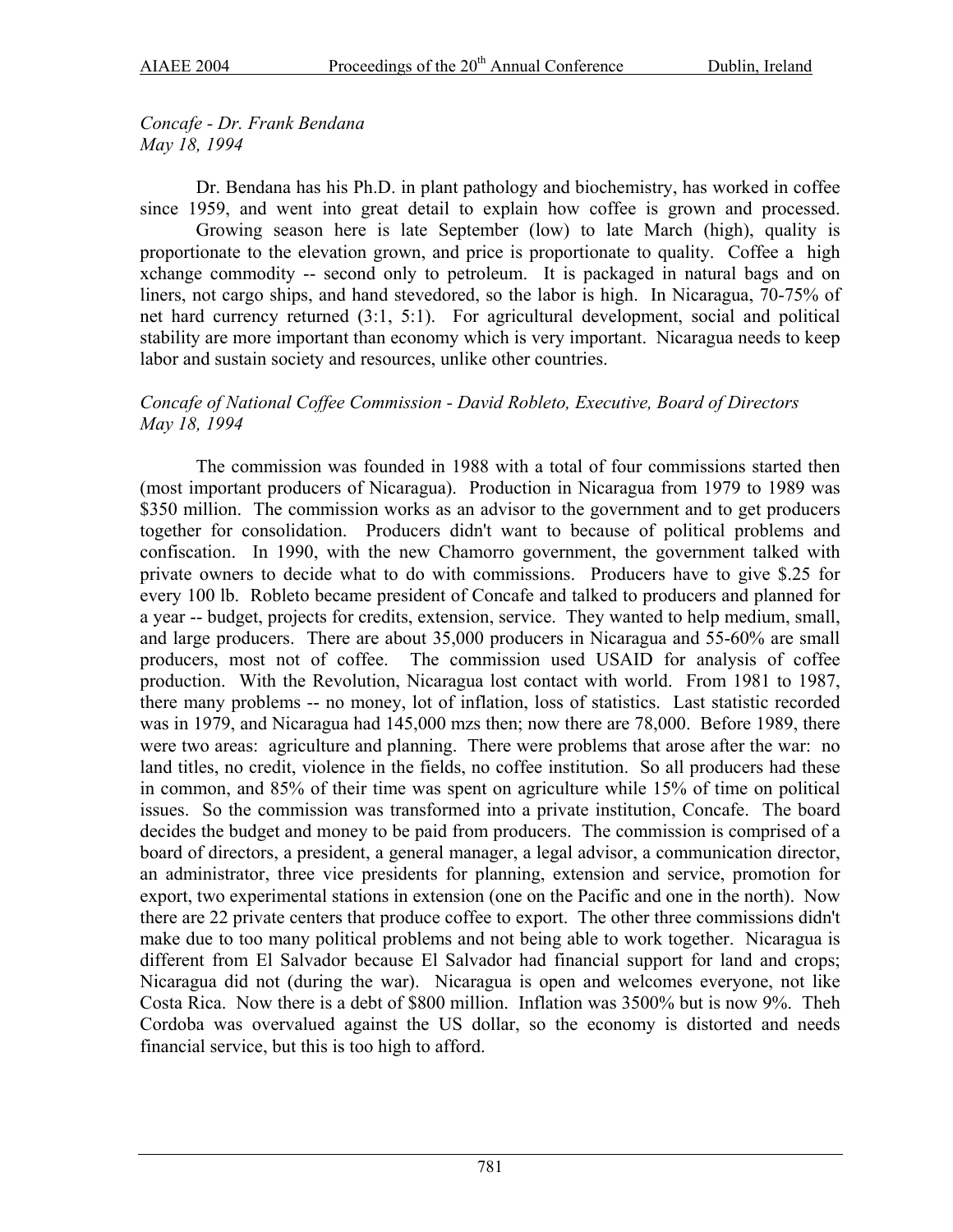# *Concafe of National Coffee Commission - Tomas Valdez, General Manager of Concafe May 18, 1994*

Coffee is the largest percent of agricultural production of exports from Nicaragua. Now the commission, not the government, sets the price. Production rates will go up although they'll be recuperating about 10-15% of land as they go. Nicaraguans cut trees to the ground and it takes two years to get production from the land again. Nicaragua still has traditional farmers. In 1995-96, the renovations should end, and 1996-97 will show increase of yield to 15.26 qq/mz (in 1991-92 was 8.91 qq/mz).

# *Inter-American Development Bank - Jose V. Chibbaro, Sectoral Specialist, IDB May 19, 1994*

The IDB is an international financial institution who lends to Latin American and Caribbean countries in order to promote economical growth and improve living standards. From 1987 to 1991, there was no disbursement to Nicaragua. The IDB is now looking for multi-sector specialists. There is now an agricultural specialist here from El Salvador. Nicaragua also has a procurement specialist, and this category was established since procurement takes 30-40% of a specialist's time. Types of lending used for Nicaragua are (1) fund for special operations (FS): soft funds, low interest rates (1-4%), 5-10 year grace period, 25-40 year maturities, and (2) trust funds: bilateral sources from many countries.

# *ConAgro host - Dr. Duty Greene Ausberto Narvaez, Advisor to Minister of Agriculture May 19, 1994*

The minister of agriculture responded to the last administration in a centralized way - large production. Each producer was told what to produce and to whom to sell. All had to sell to the state. ConAgro inherited this from the past government and farmers thought they would continue this. But it's now completely a free market. They found farmers to be very behind in technology, and there were four basic productions: coffee, cotton, bananas, and livestock and sugar cane - for the entire economy. Cotton was the main producer. When cotton prices fell, the economy fell. Sandinistas had provided subsidies during the regime, so the dropped economy was not felt so much. Minister wants to upgrade technology and new crops. Cotton had low prices and affected the western part of the country. This zone is the best soil in the world but with low productivity. The new government separated the ministry functions and made one Minister of Agriculture, one Minister of Natural Resources and Environment, and one minister of land reform (temporary). Once land titles are legalized then the third ministry would be done away with. Many people from Ministry were laid off, and some formed INTA whose main task was to upgrade technology, orientation, quality control, and inspection service. ConAgro was formed from theh World Bank where three ministers meet. A main objective is to bring together all parties to work together. Cost of the service is down and cost efficiency is better. Livestock are successful and now exporting cheese. All of this was done with their own efforts, with no funding. The three main problems are: (1) security (high unemployment caused), (2) lack of advanced technology, (3) funding for farmers. The problems stem from lack of land titles.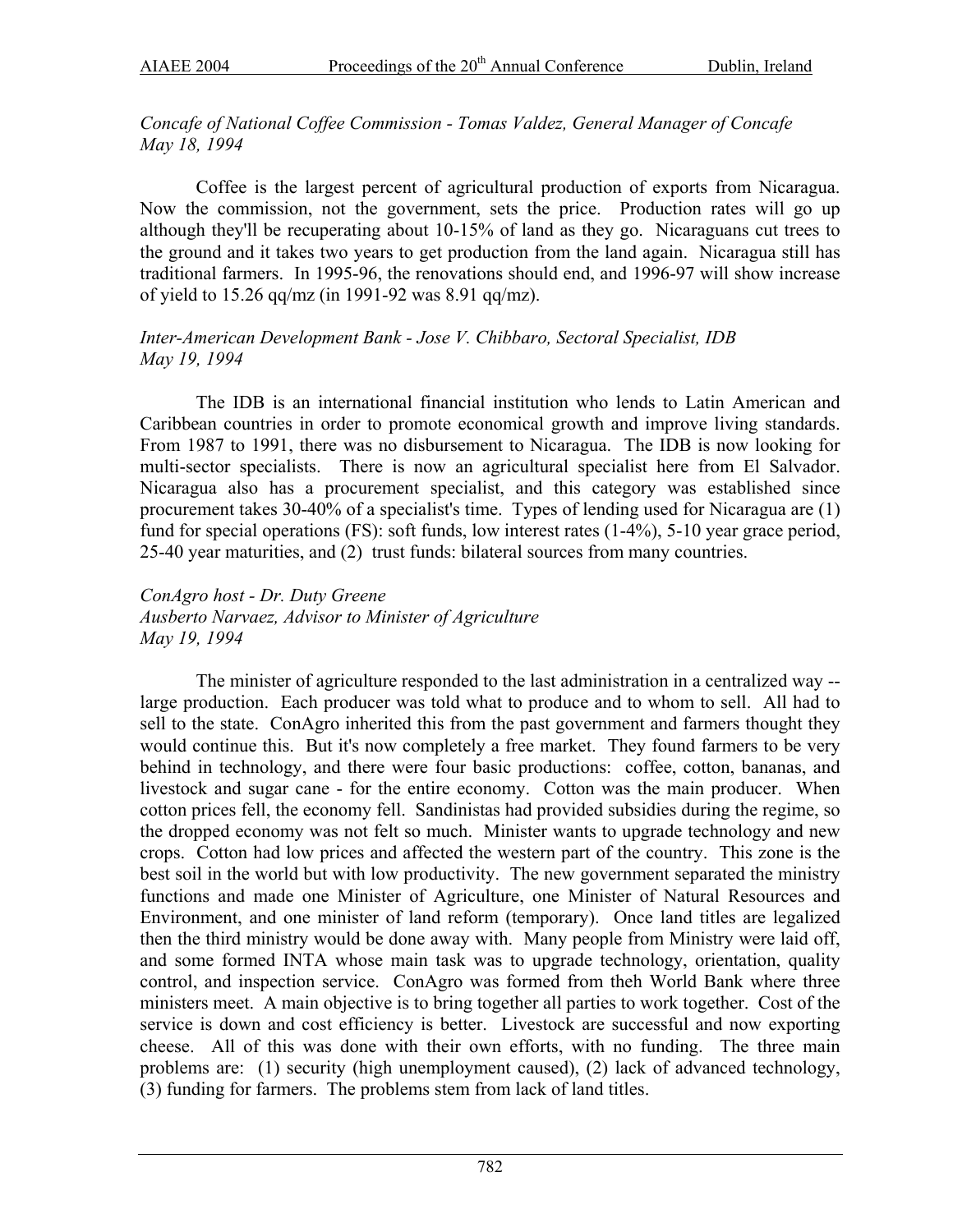*ConAgro - Dr. Jaime Incer, Vice Minister of Natural Resources (MARENA) May 19, 1994* 

MARENA controls natural resources management, quality control, water, and forestry. A purpose is to integrate agriculture, environment, and forestry into one coordinated entity. This is to be tried in one territory to coordinate then apply all over the country for sustainability. Each territory will have its own problems of social, natural resources management, to reach higher cause. This is the first time in history where three ministries and INTA come together to meet. Problems facing the ministry of natural resources are citizens cutting firewood, overfishing, water pollution, and biodiversity destruction.

*IICA - Jose Alfonso Chirinos May 20, 1994* 

IICA is conducting 18 projects in Nicaragua and the region. There is agricultural production in the Pacific north and coffee in the south, then the mountain areas in central Nicaragua have more coffee, the south central has cattle, and the Atlantic region is less populated and has timber and fishing. Issues that need to be addressed are the economy, getting the politics centralized, and statistics. Decisions were made through a centralized government. In rural areas, main issue is land titles. Some land has three to four owners claiming it. In 1990, Nicaragua was a broken country. El Salvador was also in a war but the two countries are different. In Nicaragua, the war took over businesses. When the government changed from a centralized government to not, people became confused and no decisions were being made.

The government consists of a political system, the army, a legislative system, and a judicial system, but there is not a good relationship among them. Sandinistas still control these, so the government has difficulty in making changes. Chirinos reiterated the same problems facing producers that other speakers has mentioned.

Chirinos noted that the government is working toward strengthening rural agricultural institutions, advancing legalization and titles of land, implementing INTA, establishing credit for producers, political reform, implementing a free market, deregulating prices and controls, promoting diversification, and creating MARENA.

### *INTA - Ricardo Carsarez May 20, 1994*

INTA is trying to help production technology needed for Nicaragua and helping rural people in working with INCA, DICCAI, and World Bank. INTA is also trying to help the Ministry of Agriculture be more efficient. Carsarez works with coordination of the agriculture sector with ConAgro and works with a less centralized government (70% government control before war and 100% of exports). Nicaragua is moving to a free market system and has thrown out the old system. There have been many changes in moving to a new government, and it has not been easy or fast. Bureaucracy persists. So there are two phases of work: (1) in public sector, work with people in government (officials) to improve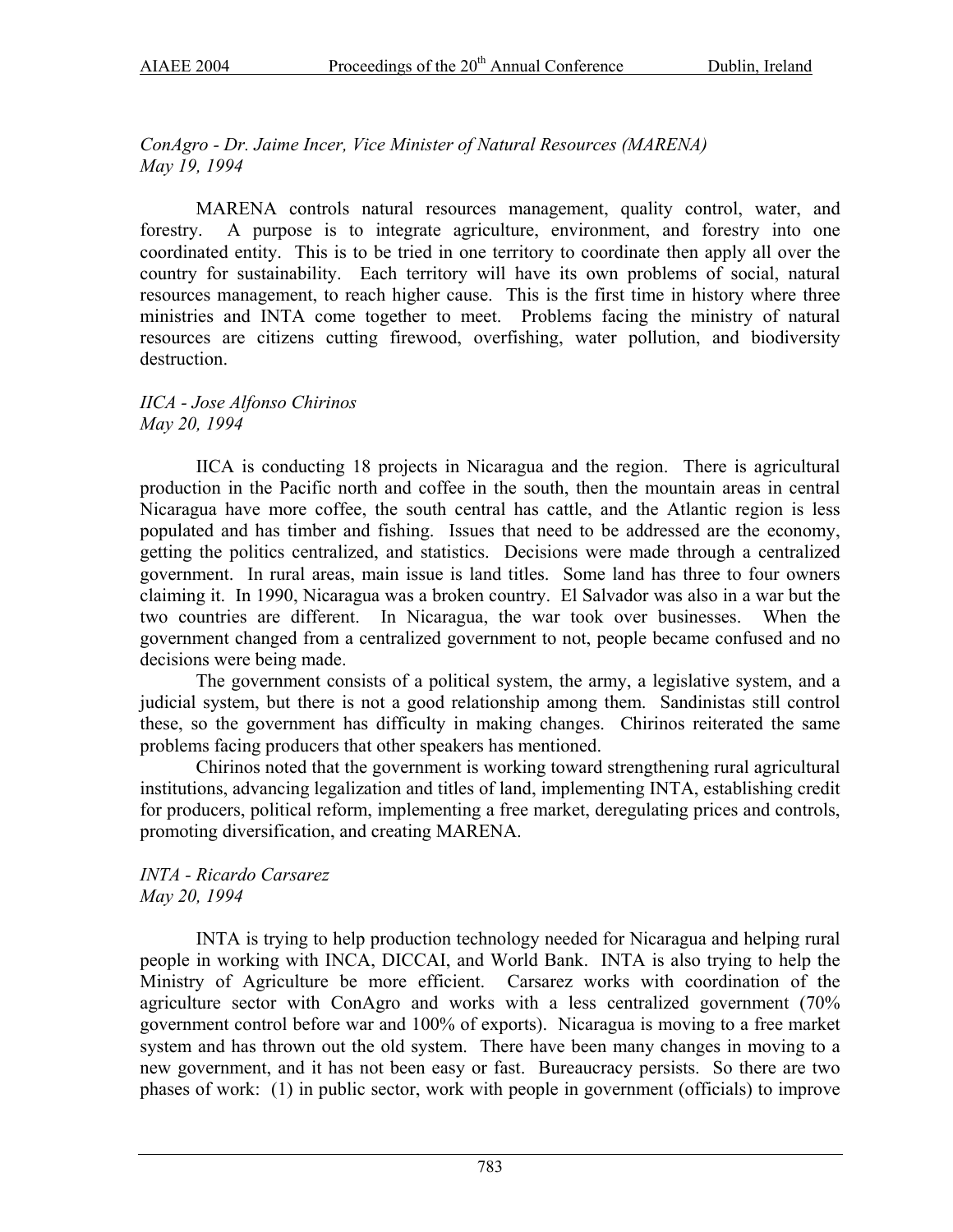operations to give better service to people, (2) in private sector, trying to coordinate the private sector to work with the public sector. The sugar industry was a state entity and is now private. Now producers have organized, and they have to negotiate with processors and with the state. IICA helps study, analyze, and support but does not do for them or make decisions. IICA is international and an outsider, so it can influence but not do. IICA is able to put at the disposal of the producers information to public and private sectors

External limitations of IICA:

(1) Scarcity of human resources.

(2) Scarcity of financial resources (no \$). Import \$700 million commodities and export \$270 million.

(3) Instability of institutions.

(4) Weak private sector -- lack expertise and people, not investing, waiting to see what happens.

(5) Weakness of relationship between private and public sector -- they hate each other. Society fighting each other for 10 years and all through history (conservative and liberals fighting) -- friendly Nicaragua but fight each other about issues (extremes), so difficult to discuss.

(6) Social sectors polarized.

(7) War areas still exist.

IICA tries to coordinate all countries (Mexico to Chile and Caribbean 33 offices), and have a network to help others which is an advantage. They are in the process of trying to review a three programs for 1994-98 -- technology, commerce (to make exporting easier), animal health and crop diseases -- to ease exporting commodities. The plan has to be approved by the government ministers. The plan will be offered to the government then the government will decide what projects and technologies they want in country.

The extension service in Nicaragua is very weak. Few agents worked with farmers in the 1980's, so they are starting again. INTA began in January 1994. Training is scarce but it is supposed to be built into each project. At this time, people have to be sent out of country for training. There are a few courses now for rural producers but not programs; they may begin in the near future, and maybe IICA can address this training eventually.

#### *ConAgro - Dr. Duty Greene, Chief Technology Advisor May 20, 1994*

ATP Programa Agricola consists of ConAgro, IDB, and UNDP and formulates policies, programs, and projects for agriculture. The NPC (National Policy Advisor) is *Juan Rodriguez*, and his assistant is *Mario Gonzalez*. The CTA (Chief Technology Advisor) is Dr. Greene, he is assisted by an economist. The TAP (technology assistant) is *Mario Chenlatte*, who is assisted by *Orlando Sio*. Fosemag = support, receiving \$17 million by IDB now. INTA and INRA  $=$  \$70 million by economist. The four basic main institutions of public agriculture sector are: MAG, MARENA, INTA, INRA. The national development bank is BANADES. The administration is trying to get four main ministries together to decide common policies. The technology advisory committee has representatives from four institutions and primary donors (IICA, FAO, UNDP, USAID, RUTA (WB)) III, WID (women in development), NORAD (Norway), ASDI (Sweden), COSUDE (Swiss).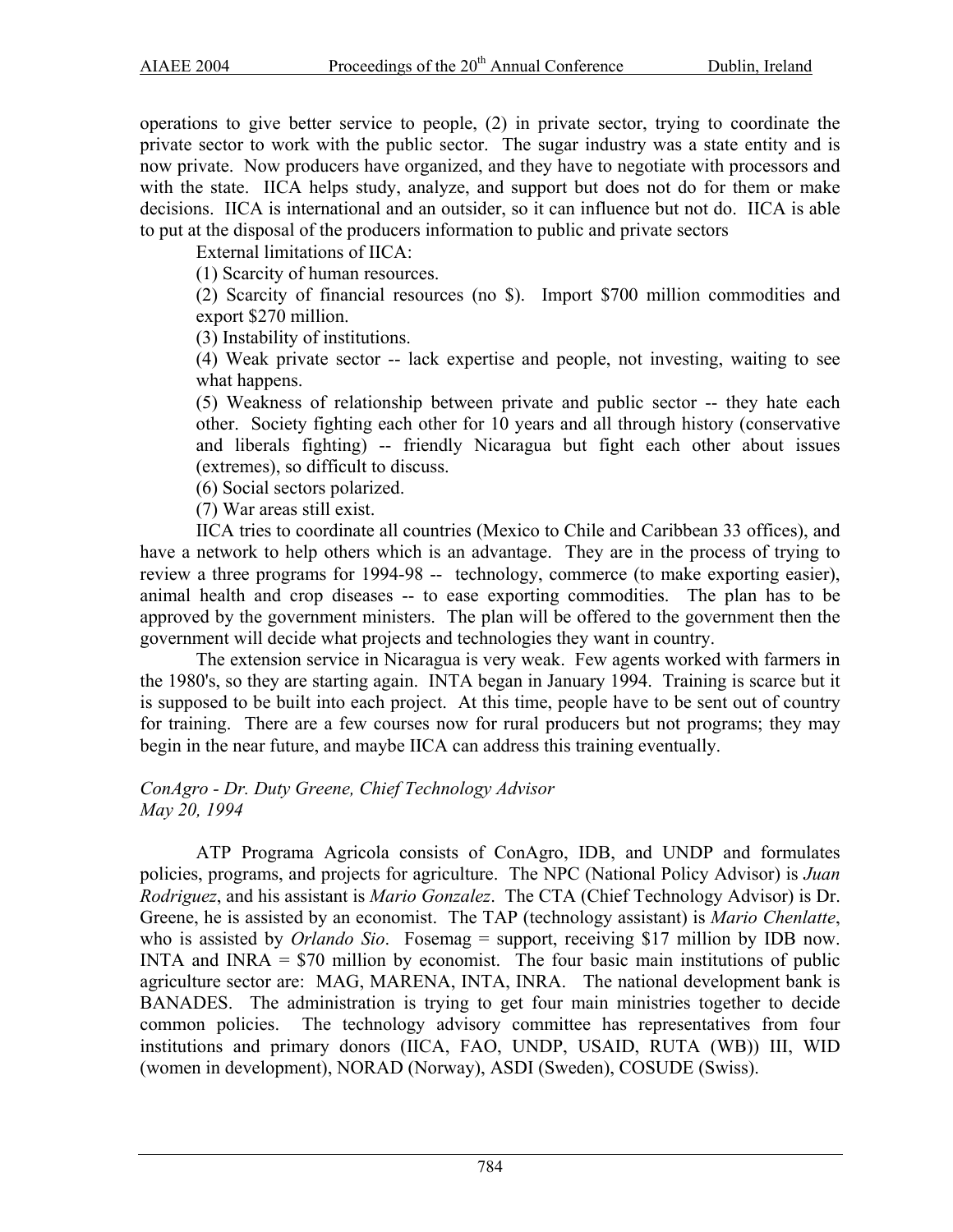*Women in Development - Vicki Belli May 20, 1994* 

The program started four years ago with technology assistance for women because the government found that women do 60% of the work on farms. Information about how much women contribute to the income of family was not known. The program is working to change the views of women in agriculture. Programs need to include women in training, planning, and titles of land. They are trying to group methods in working with women. Together, they can make proposals for land, credit, technology transfer, and commercialization. There has been recent work with INTA, and much research is disbursed so that producers can make informed decisions. The program is trying to train families in keeping records of each family member, how the income came in, and who did the work. They will train technicians this year to train women. They are teaching families/producers to diversify so that they will have income all year for family. They are teaching the correct way to use credit, as well as how to borrow to get seed and then invest. There are discussions on how to institutionalize into government and into INTA. Women who are trained will go out to train other women and exchange ideas. The program is funded by Norway. IDB and the WB both support women's projects now. Literacy will be addressed next. They will have a census at end of 1994, and new statistics are needed to plan. The drop-out rate of primary (5th and 6th) children is at a high rate. Statistics look as though there are nuclear families but, men do not stay with one woman, and women are head of household and keep the farm and children, so they need to have land title too. Technicians from INTA select families to be trained, and INTA is now short on technicians.

# *INCAE (Instituto Centroamericano de Administración de Empresas) - Mario de Franco May 16, 1994*

Nicaragua campus emphasizes administration, women, and executive training. Faculty are Ph.D.'s from 12 universities in the USA; started with Harvard, now more. There are seven permanent faculty here; most others travel back and forth. They use case studies and how to apply work, not texts, and develop problem-solving. Students study individually and in groups; bring their own backgrounds to the table, and participate in simulations. INCAE first offered an MBA then masters of economics in 1981 then began a masters in natural resource management one year ago. They added a masters of engineering industry and technology in 1993. Tuition and room and board are about \$10,000 for the year. Many fellowships are available through sources such as USAID and Ford. When asked what he'd change, Mario de Franco said he would add to INCAE an emphasis on agriculture production and business and how important it is. At this time, graduates of INCAE are generalists as in the USA but need to be specialists too in Latin America so they can manage. They have discovered that 60% of production on farms is by women. Maize and beans are big production by campesinos but 40-45% goes to market for cash. Women perform the other 55-60% for living (livestock, vegetables, fruit), but there is no cash control. In Central America, Guatemala is the highest producer, then El Salvador, Nicaragua, Costa Rica, and Honduras.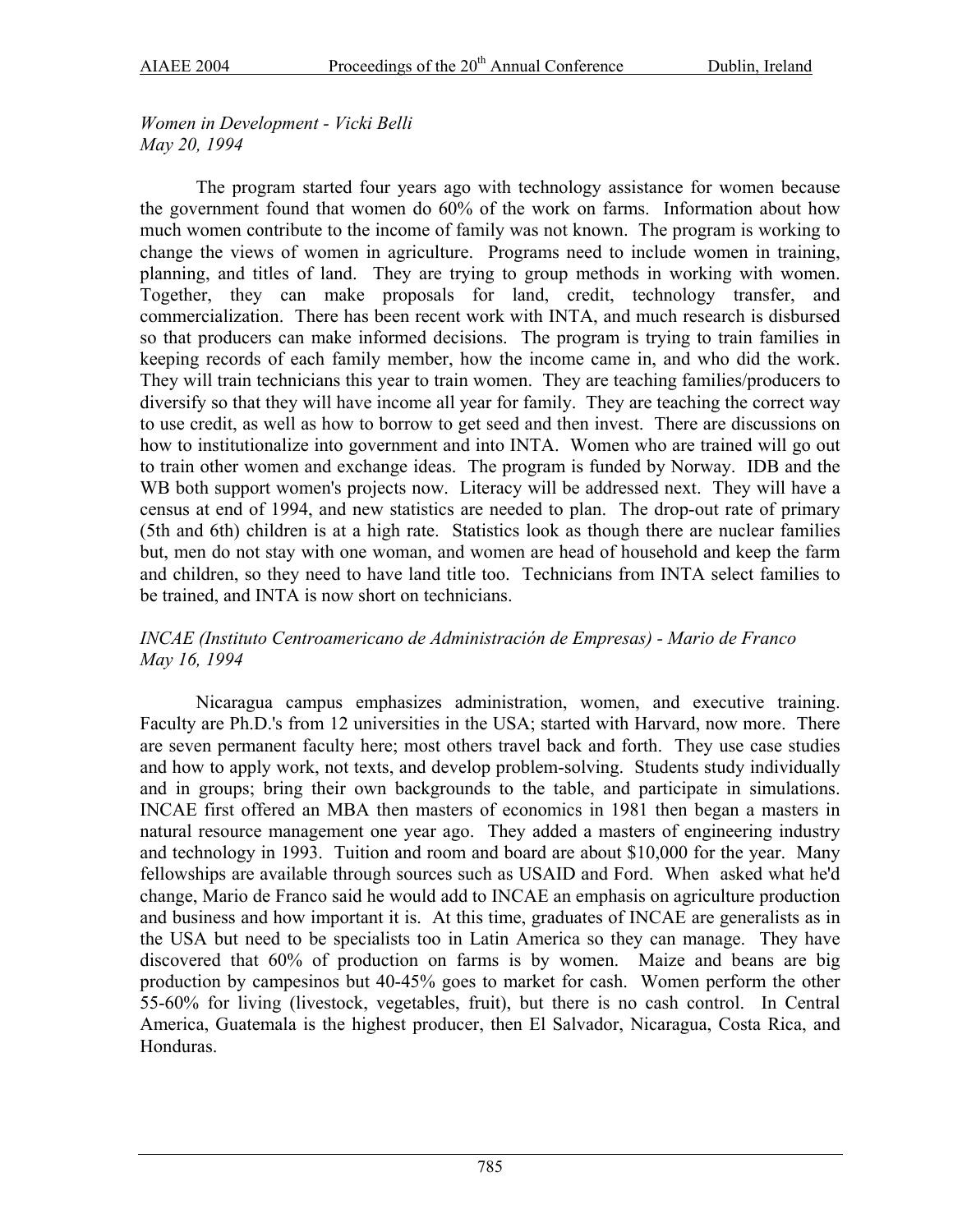*INCAE - Roberto Atha May 16, 1994* 

The economy in Nicaragua is hurting with so much debt. Nicaragua has been asking for foreign support and loans (options  $3 \& 4$  for a country). Option 2 is to cut the budget. Option 1 is to use one's own resources. Nicaragua is in transition and not normal country, after 12 years of war and trying to rebuild. There has been a lack of public/private sector technology transfer, poor incentives to adopt or improve technology, limited research and development, policies that distort market signals, with bias in allocation of resources. Nicaragua is three years behind in fulfilling promises on technological assistance. Also, people who fought 12 years did not learn about farming. Moving from war to peace, they cannot get to development until one of three things happen: reconciliation and rehabilitation, demobilize fighters and reinsertion, government established development. There are also challenges in going from a dictatorship to democracy and from a centralized economy to a market economy. The population growth is 4% now and economic growth negative. The President had promised to get economic growth to 3.4%. So, under the Sandinistas, Nicaragua went back to the 1940's. Population growth is now the highest in *world*.

### **Since 1994**

In 1995, a three-tiered agricultural extension system was established: basic technical assistance, co-financed technical assistance, and public-private technical assistance. (ISNAR, 2003) By 1997, only 12% of INTA's budget was allocated to activities that provide extension service to more than half of the producers approached by INTA. (ISNAR, 2003) But, in 1997, the Inter-American Development Bank loaned \$40 million in a 40-year loan to Nicaragua to help contribute to competitiveness in the agriculture sector and increase productivity for small farmers, with farmers having a role in identifying projects. The money was to assist the INTA efforts in technology transfer. (IDB, 1997)

INTA is being supported so as to improve its ability for use of public resources and to ensure the general availability, diffusion and quality of agricultural knowledge and services. INTA is gradually withdrawing from its traditional role as direct field provider of advisory services while strengthening a new, higher level role as main provider of strategic research, technical assistance, agricultural technology, basic and registered seed, and second-tier services to other agricultural service providers. (Piccioni & Santucci, 2002)

One study tested the feasibility of an extension service that had clear objectives, motivated workers accountable to their clients, and consumers interested in obtaining quality service. The study was designed to assure that its service be demand-driven. (Keynan  $\&$ Olin, 1996)

The Nicaraguan government is promoting INTA to be a more efficient, demanddriven system of delivering agricultural technology, knowledge, and innovation, and responding to farmers' needs. The institutional reform efforts include focusing on publicgood research, serving as a knowledge bank for issues for technology issues, then diffusing those technologies, as well as developing linkages and establishing regional research centers. (Piccioni & Santucci, 2002)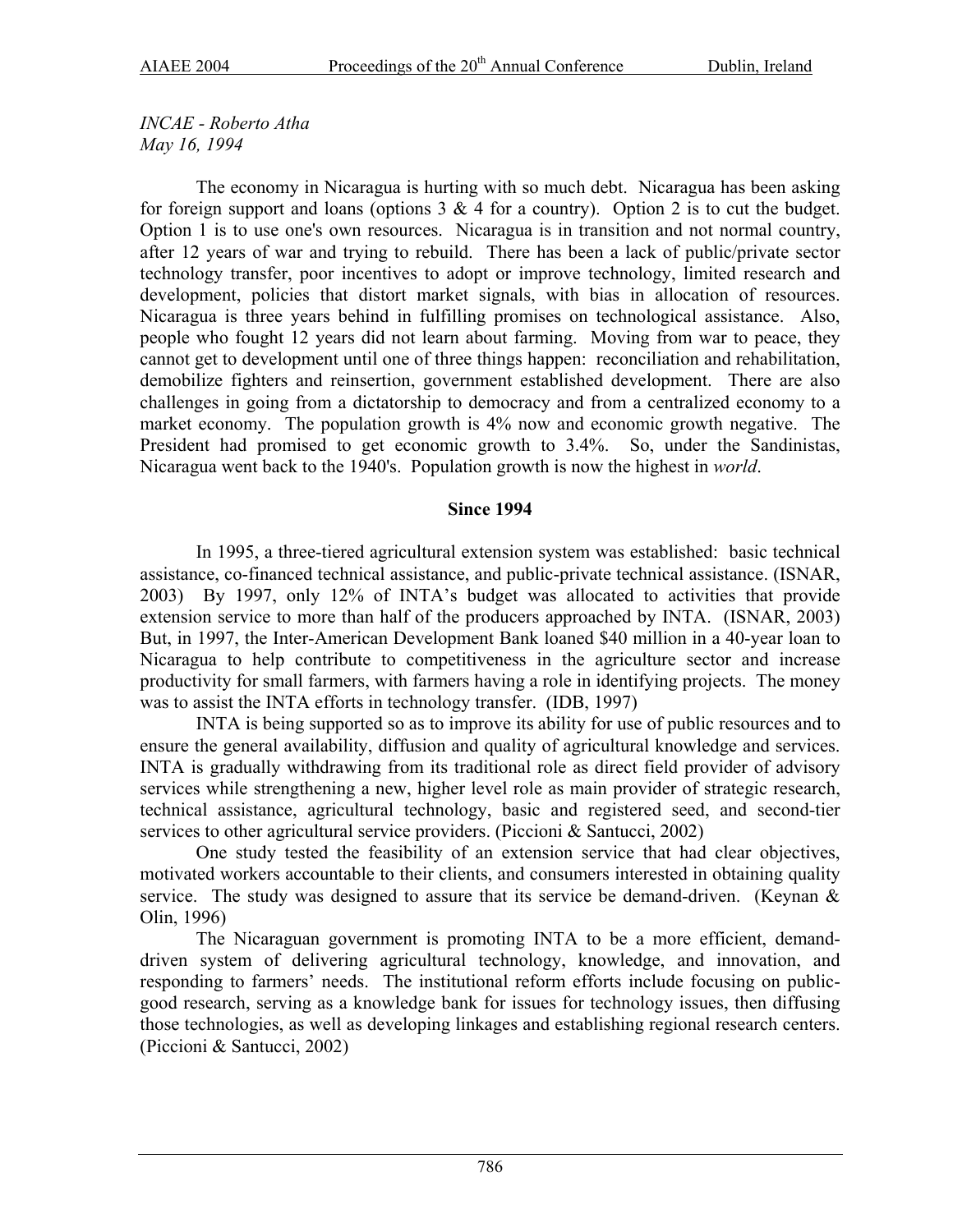The World Council of Credit Unions, Inc. reported in 2003 that member-client outreach in Nicaragua had increased 508% from 3,967 to 24,123 from June 1999 to March 2003, and more than half of all member-clients are women. (WOCCU, 2003)

INTA established the Gender Unit in order to introduce gender oriented approaches to development and technology transfer. The main objectives were to appoint more women to technical and professional posts, train the staff in gender issues, establish statistical information database by gender, and conduct research on alternative technologies to improve women's output. (International Labour Organization, 2002)

## **CONCLUSIONS**

INTA was established to help producers receive the technical assistance to build the agriculture sector back up after the war. INTA was used as a conduit for dissemination technology transfer, integrated pest management, soil and water conservation, and research results. Through the difficulties resolving land titles and with the weak economy, as well as difficulties in keeping good (and enough) extension agents working for the government run INTA, the effectiveness of the agency has not been as successful as planned.

The relatively high cost recovery rates in Nicaragua and the economic performance of the paid programs show that even poor farmers are willing to pay for a service that improves their economic efficiency and ability to earn a living. To the surprise of those involved, Nicaragua's producers understood that without cost-sharing, the system would not endure. (Dinar & Keynan, 1998) Linking extensionists directly to their clients helps ensure that services are accountable and achieve the expected results. Nicaragua's new system rewards good results and producers are clients instead of beneficiaries. They value the information and knowledge that extension services provide. The system has also seen an increase in numbers of extensionists. (ISNAR, 2003)

## **IMPLICATIONS**

It appears that the costs of providing extension are lower and have been decreasing over the past decade. This has a direct bearing on both the quality of the extension agency services and the willingness of farmers to pay (ISNAR, 2003)

INTA is also showing signs of renovated vitality, with a long list of already validated innovations, more training activities for its staff, more publications for staff and producers. Yet, it still needs to reorganize its internal structure, making it more flexible, less costly, and more demand-oriented. (Piccioni & Santucci, 2002)

Because the new system is still experimental, traditional (free) extension continues to be provided. The free service has suffered since it competes for the extensionist's time. The extensionist is more committed to his paying clients, as was originally intended. (Keynan, 1998) Free extension service will play an important role in agricultural politics. Of the agricultural producers, only 20-25% are served by the co-financed or private programs. In order to reach the remainder of the producer population, policy makers need to build and diversify the free extension service. (Dinar & Keynan, 1998)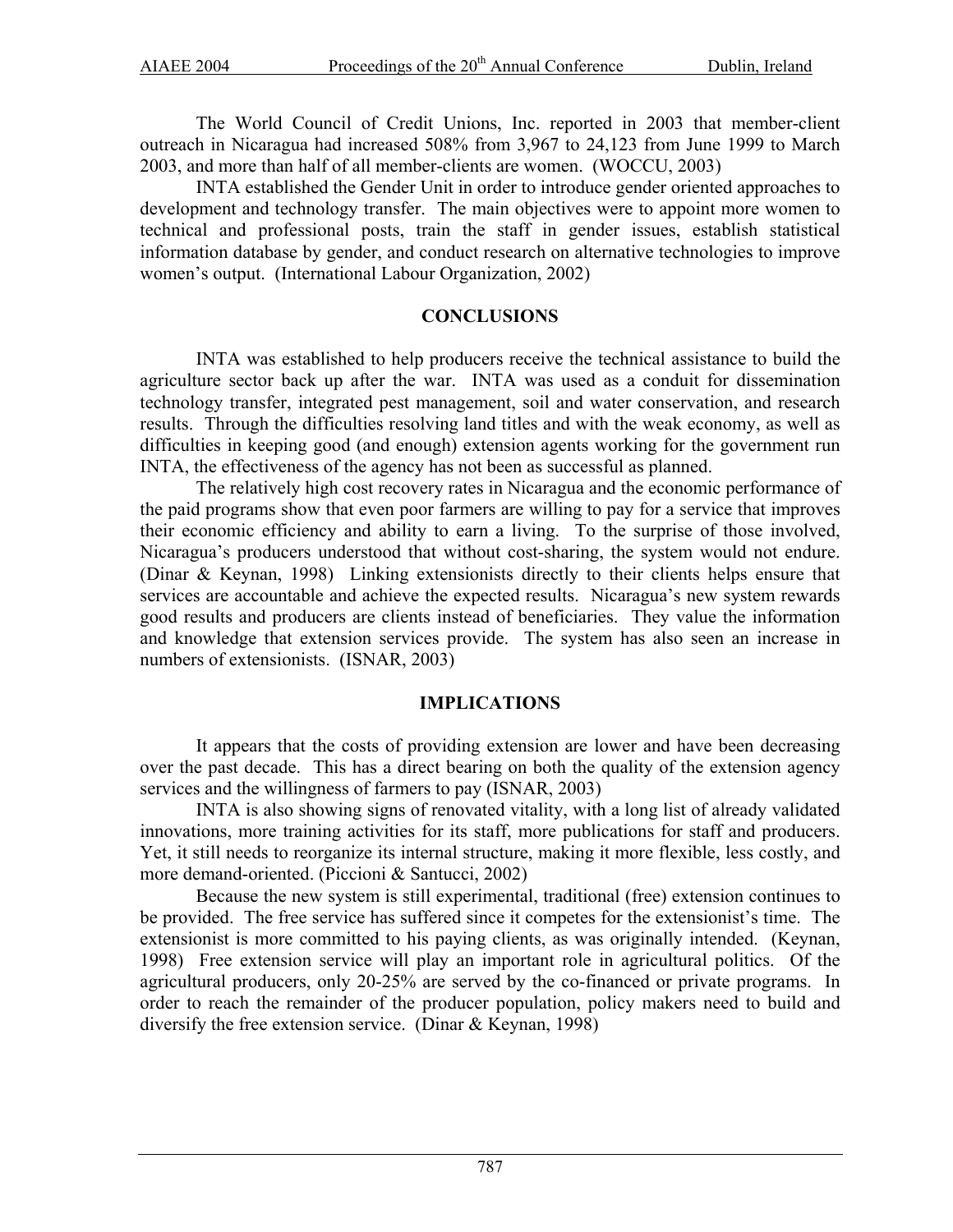### **REFERENCES**

- Abaunza, A. (1994). INTA (Nicaraguan Institute for Agricultural Technology), interview and visit, May 16.
- Atha, R. (1994). INCAE, interview and visit, May 16, Managua.
- Belli, V. (1994). Women in Development, interview and visit, May 20, Managua.
- Bendana, F. (1994). Concafe, interview and visit, May 18, Managua.
- Carsarez, R. (1994). INTA, interview and visit, May 20, Managua.
- Chibbaro, J. (1994). Inter-American Development Bank, interview/visit, May 19, Managua.
- Chirinos, J. (1994). IICA, interview and visit, May 20, Managua.
- De Franco, M. (1994). INCAE (Instituto Centroamericano de Administración de Empresas), interview and visit, May 16, Managua.
- Dinar, A., & Keynan, G. (1998). The cost and performance of paid agricultural extension services: the case of agricultural technology transfer in Nicaragua. *Sector Leadership Group, The World Bank,* retrieved online October 2003, http://www.worldbank.org/html/dec/publications/workpapers/.
- Greene, D. (1994). ConAgro, interview and visit, May 19-20, Managua.
- Incer, J. (1994). ConAgro and MARENA, interview and visit, May 19, Managua.
- Inter-American Development Bank. (1997). IDB approves \$40 million to assist agriculture in Nicaragua. *Inter-American Development Bank*, retrieved online October 2003, http://www.iadb.org/exr/PRENSA/1997/cp29597e.htm.
- International Labour Organization. (2002). *Nicaraguan Institute for Agricultural Technology, The Gender Unit,* retrieved online October 2003, http://www.ilo.org/public/english/employment/gems/eeo/law/nicaragua/I\_inta.htm.
- ISNAR. (2003). Innovation of extension services developing public-private rural extension services, Nicaragua. *ISNAR Learning for Institutional Innovation*, retrieved online October 2003, http://www.isnar.cgiar.org/shiip/nicaragua-extension.htm.
- Keynan, G. (1998). Nicaragua agricultural technology and land management project. *AKIS Case Study Series, The World Bank Group*, retrieved online October 2003, [http://wbln0018.worldbank.org](http://wbln0018.worldbank.org/).
- Keynan, G., & Olin, M. (1996). Paid extension: a case study from Nicaragua*. Info Agrar*, retrieved online October 2003, [http://www.infoagrar.ch/.](http://www.infoagrar.ch/)
- Narvaez, A. (1994). Advisor to Minister of Agriculture, interview/visit, May 19, Managua.
- Piccioni, N., & Santucci, F. (2002). The Nicaragua agricultural technology project. *Agriculture and Rural Development*, retrieved online October 2003.
- Robleto, D. (1994). Concafe of National Coffee Commission, interview/visit, May 18, Managua.
- Rudert, B. (1994). U.S. Agency for International Development, interview and visit, May 16, Managua.
- Unión Nacional de Agricultores y Ganaderos. (1994). Interview and visit, May 17, Omar Torrijos
- U.S. Department of State. (2003). Background notes: Nicaragua. *U.S. Department of State*, retrieved online October 2003, http://state.gov.
- U.S. Department of State. (1993). Background notes: Nicaragua. *Publication 7772, U.S. Department of State*, Office of Public Communication, Washington, DC.
- Valdez, T. (1994). Concafe of National Coffee Commission, interview/visit, May 18.